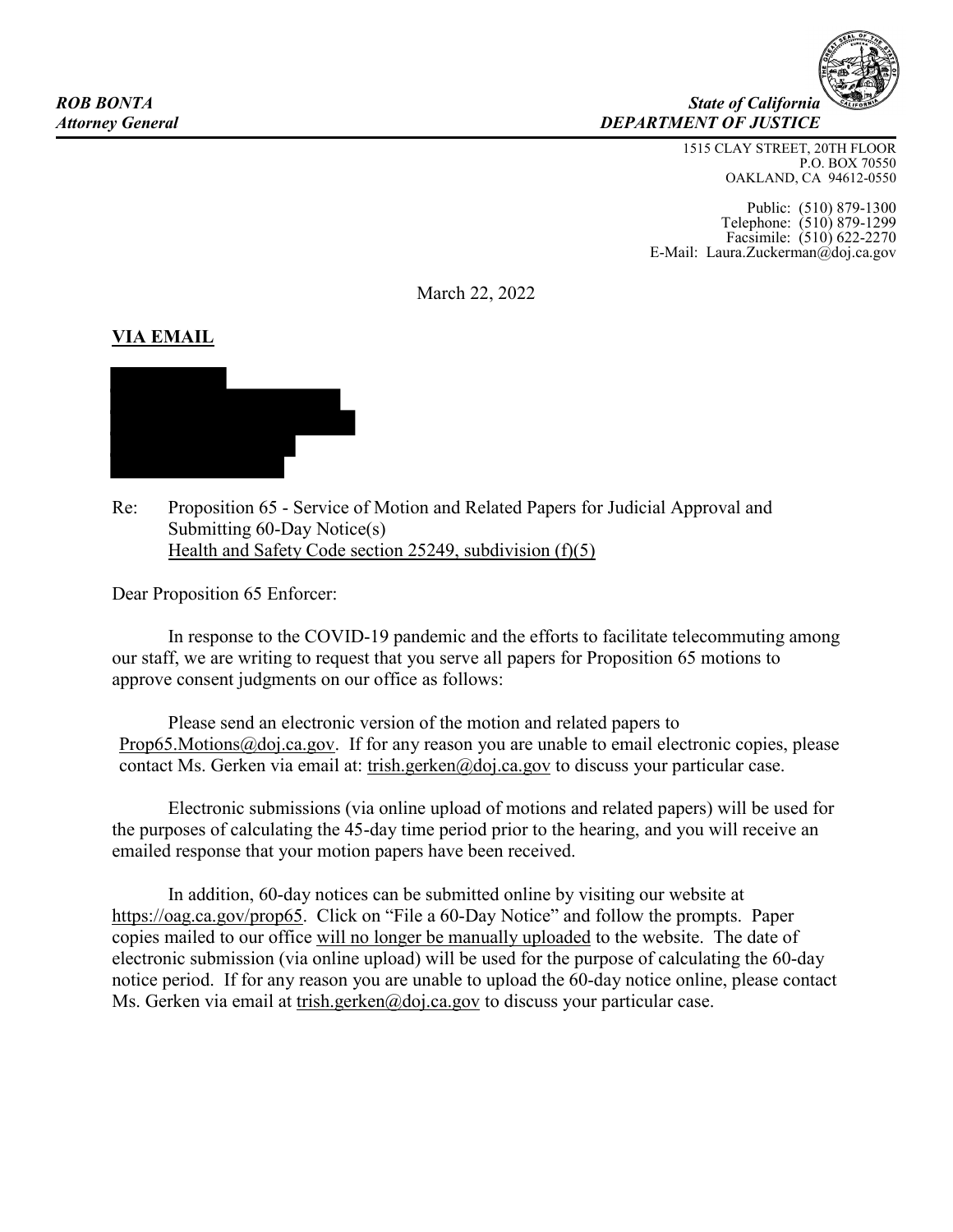March 22, 2022 Page 2

These procedures will remain in effect until further written notice from our office. Thank you for your understanding and cooperation.

Sincerely,

faire Tickerme 

LAURA J. ZUCKERMAN Deputy Attorney General

For ROB BONTA Attorney General

cc: Attached list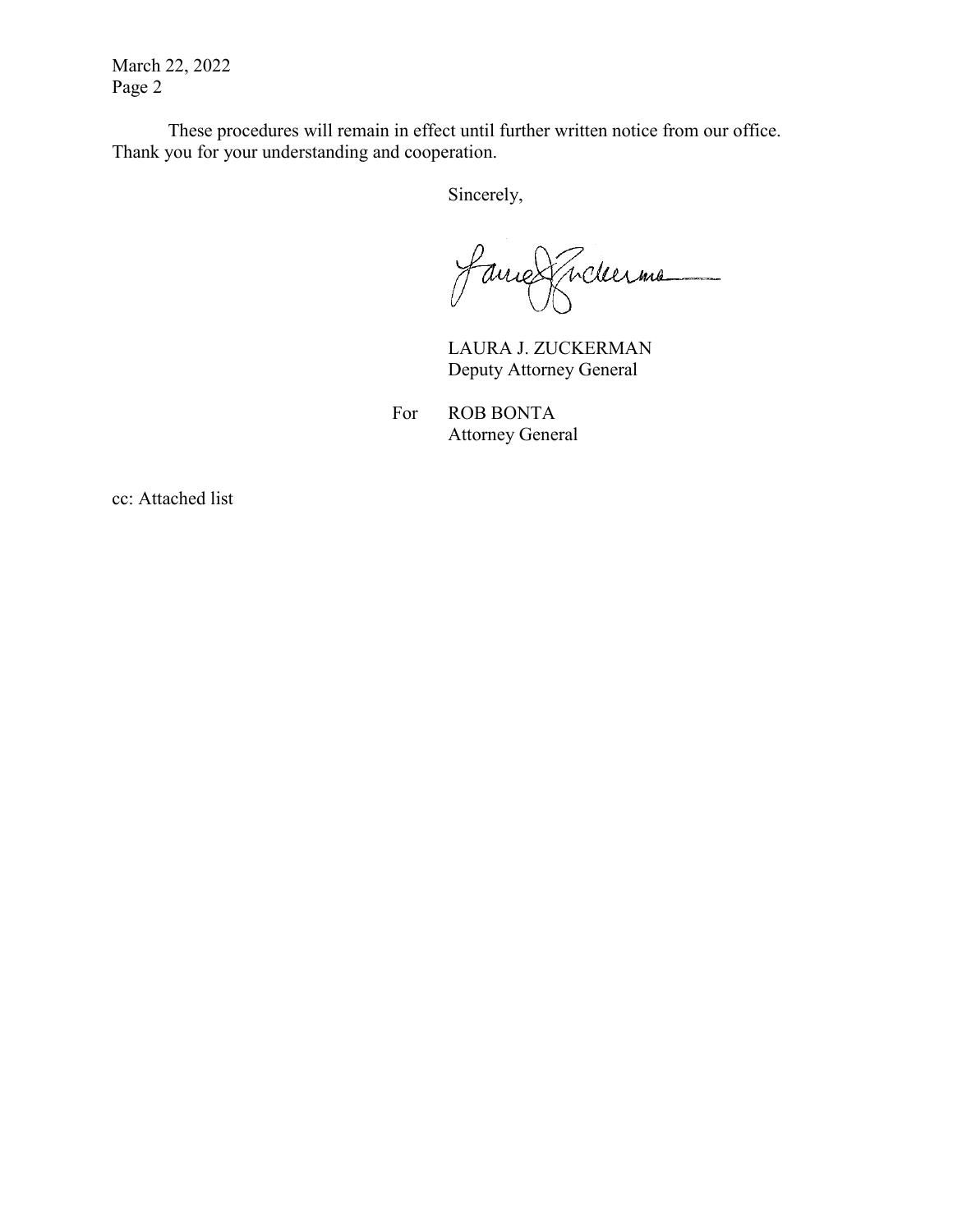| <b>Plaintiff</b>            | <b>Mailing Address</b>           | <b>Email Address</b>              |
|-----------------------------|----------------------------------|-----------------------------------|
| <b>Anthony Ferreiro</b>     | Brodsky & Smith                  | esmith@brodskysmith.com           |
|                             | 9595 Wilshire Blvd., Suite 900   |                                   |
|                             | Beverly Hills, CA 90212          |                                   |
| APS&EE, LLC                 | Law Office of Lucas T. Novak     | Lucas.nvk@gmail.com               |
|                             | 8335 W. Sunset Blvd., Suite 217  |                                   |
|                             | Los Angeles, CA 90069            |                                   |
| As You Sow                  | Danielle Fugere                  | $d \text{fugere}(a)$ asyousow.org |
|                             | As You Sow                       |                                   |
|                             | 2150 Kittredge St., Suite 450    |                                   |
|                             | Berkeley, CA 94704               |                                   |
| <b>Audrey Donaldson</b>     | Voorhees & Bailey, LLP           | troy@voorheesbailey.com           |
|                             | 535 Ramona Street, Suite 5       |                                   |
|                             | Palo Alto, CA 94301              |                                   |
| Berj Parseghian             | <b>KJT Law Group LLP</b>         | info@KJTLawGroup.com              |
|                             | Jivalagian Thomassian            |                                   |
|                             | 230 N. Maryland Ave., Suite 306  |                                   |
|                             | Glendale, CA 91206               |                                   |
| Blue Water Cosaint,         | Law Offices of George Rikos      | George@georgerikoslaw.com         |
| LLC and                     | 555 West Beech Street, Suite 500 |                                   |
| <b>Brad Van Patten</b>      | San Diego 92101                  |                                   |
| CalSafe Research            | Manning Law                      | P65@manninglawoffice.com          |
| Center, Inc.                | 20062 SW Birch St., Suite 200    |                                   |
|                             | Newport Beach, CA 92660          |                                   |
| <b>Center for Advanced</b>  | Seven Hills LLP                  | Laralei@sevenhillsllp.com         |
| <b>Public Awareness</b>     | 4 Embarcadero Center, Suite      |                                   |
|                             | 1400                             |                                   |
|                             | San Francisco, ca 94111          |                                   |
| Center for                  | <b>Howard Hirsch</b>             | hhirsch@lexlawgroup.com           |
| <b>Environmental Health</b> | Lexington Law Group              |                                   |
|                             | 503 Divisadero Street            |                                   |
|                             | San Francisco, CA 94117          |                                   |
| Charles Jamison and         | Law Offices of George Rikos      | George@georgerikoslaw.com         |
| Victoria Jamison            | 555 West Beech Street, Suite 500 |                                   |
|                             | San Diego 92101                  |                                   |
| Chemical Toxin              | Poulsen Law P.C.                 | Contact@PoulsenLaw.org            |
| Working Group, Inc.         | 282 11th Avenue, Suite 2612      |                                   |
|                             | New York, NY 10001               |                                   |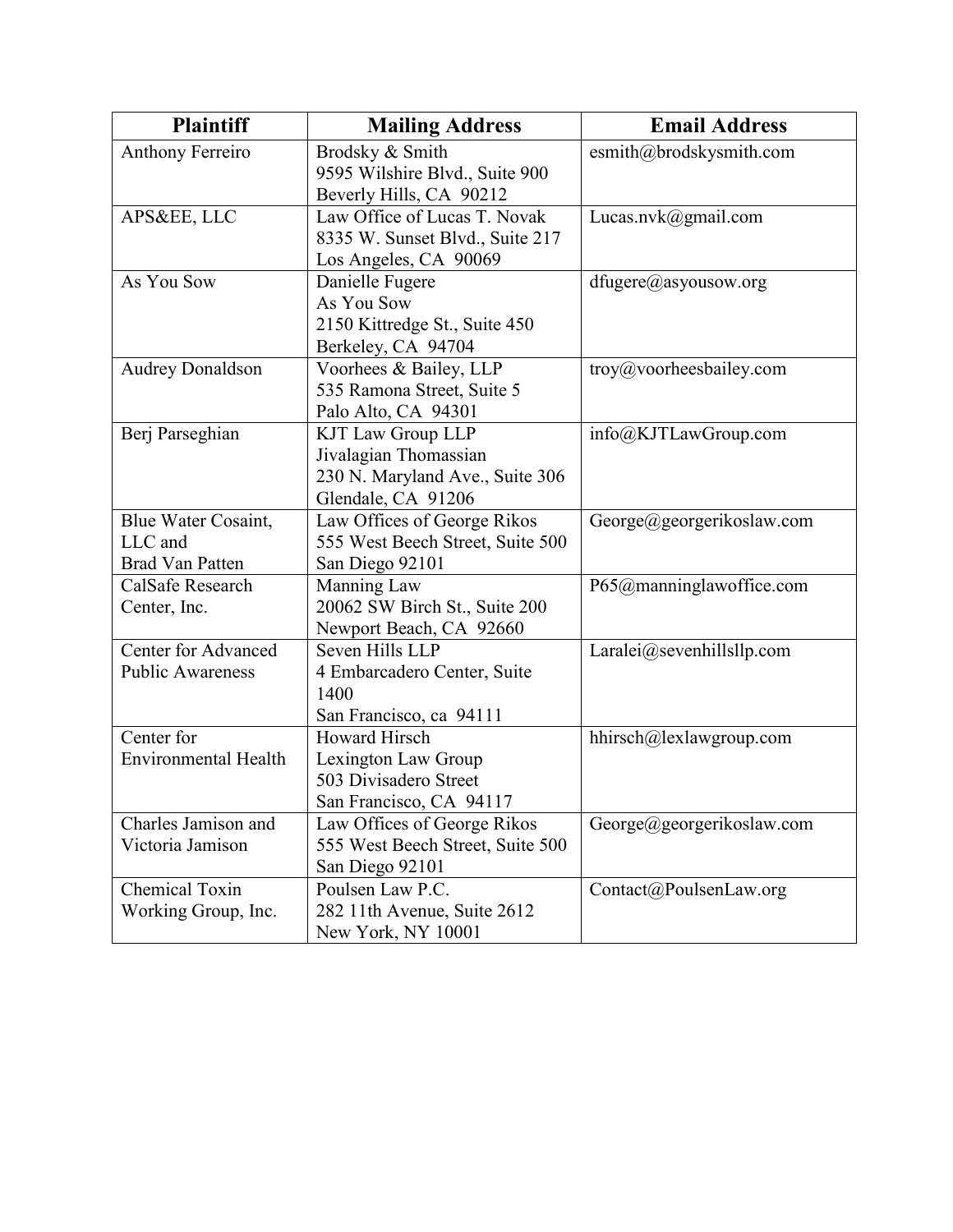| Citizens of California      | <b>Brown Bear Law</b>                     | shant@brownbearlaw.com        |
|-----------------------------|-------------------------------------------|-------------------------------|
| <b>Safety Corporation</b>   | PO Box 573                                |                               |
|                             | Tarzana, CA 91357                         |                               |
| <b>Consumer Advocacy</b>    | Consumer Advocacy Group, Inc.             | reuben@yeroushalmi.com        |
| Group                       | Reuben Yeroushalmi                        |                               |
|                             | 9903 Santa Monica Blvd., Suite            |                               |
|                             | 225                                       |                               |
|                             | Beverly Hills, CA 90212                   |                               |
| <b>Consumer Protection</b>  | <b>Blackstone Law</b>                     | jgenish@blackstonepc.com      |
| Group, LLC                  | 8383 Wilshire Blvd., Suite 745            |                               |
|                             | Beverly Hills, CA 90211                   |                               |
| Dennis Johnson              | Voorhees & Bailey, LLP                    | troy@voorheesbailey.com       |
|                             | 535 Ramona Street, Suite 5                |                               |
|                             | Palo Alto, CA 94301                       |                               |
| Donatus McCoy               | Brodsky & Smith                           | esmith@brodskysmith.com       |
|                             | 9595 Wilshire Blvd., Ste. 900             |                               |
|                             | Beverly Hills, CA 90212                   |                               |
| Ecological Alliance,        | Custodio & Dubey                          | dubey@CD-Lawyers.com          |
| <b>LLC</b>                  | Vineet Dubey, Esq.                        |                               |
|                             | 445 S. Figueroa Street, Suite 250         |                               |
|                             | Los Angeles, CA 90071                     |                               |
| Ema Bell                    | Law Offices                               | esmith@brodskysmith.com       |
|                             | Brodsky & Smith, LLC                      |                               |
|                             | 9595 Wilshire Blvd., Ste 900              |                               |
| Environmental               | Beverly Hills, CA 90212<br>Lucas Williams |                               |
|                             | Williams Environmental Law                | Lucas@williams-envirolaw.com  |
| Democracy Project           | 490 $43^{\text{rd}}$ Street, #23          |                               |
|                             | Oakland, CA 94609                         |                               |
|                             |                                           |                               |
| <b>Environmental Health</b> | <b>Glick Law Group</b>                    | www.glicklawgroup.com         |
| Advocates, Inc.             | 225 Broadway, 19th Floor                  |                               |
|                             | San Diego, CA 92101                       |                               |
| Environmental               | Michael Freund & Associates               | Freund $1$ ( $\omega$ aol.com |
| Research Center, Inc.       | 1919 Addison Street, Suite 105            |                               |
|                             | Berkeley, CA 94704                        |                               |
| Environmental               | <b>Environmental Research Center</b>      | Charles.Poss@ERC501c3.org     |
| Research Center, Inc.       | 3111 Camino Del Rio North,                |                               |
|                             | Suite 400                                 |                               |
|                             | San Diego, CA 92108                       |                               |
| EnviroProtect, LLC          | Kawahito Law Group APC                    | jkawahito@kawahitolaw.com     |
|                             | 300 Corporate Pointe, Suite 340           |                               |
|                             | Culver City, CA 90230                     |                               |
| Friends of Safe Playing     | Michael Freund & Associates               | Freund $1$ ( $\omega$ aol.com |
| Field                       | 1919 Addison Street, Suite 105            |                               |
|                             | Berkeley, CA 94704                        |                               |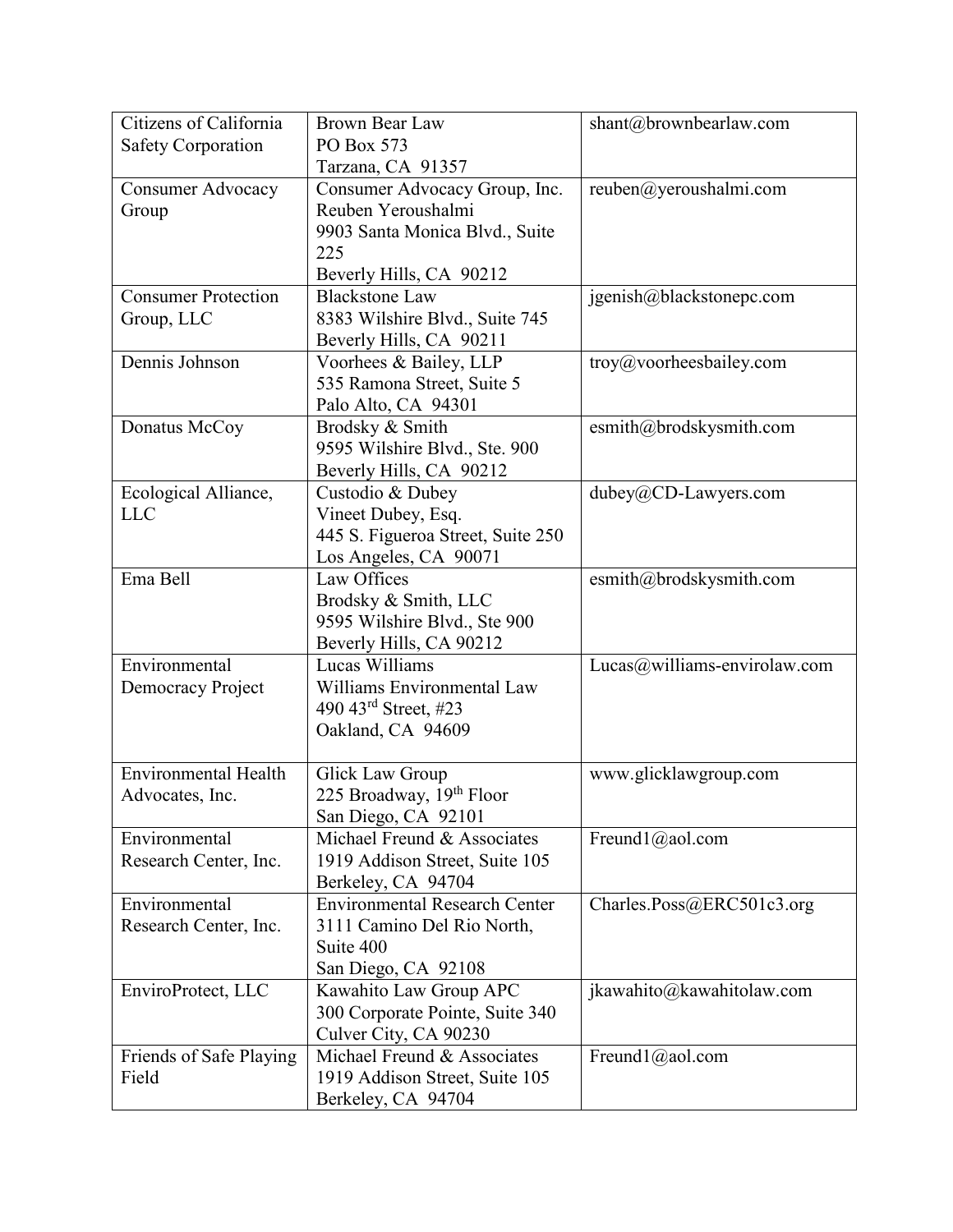| Gabriel Espinoza      | Brodsky & Smith                              | esmith@brodskysmith.com      |
|-----------------------|----------------------------------------------|------------------------------|
|                       | 9595 Wilshire Blvd., Ste. 900                |                              |
|                       | Beverly Hills, CA 90212                      |                              |
| Green Initiative LLC  | Custodio & Dubey                             | dubey@CD-Lawyers.com         |
|                       | Vineet Dubey, Esq.                           |                              |
|                       | 445 S. Figueroa Street, Suite 250            |                              |
|                       | Los Angeles, CA 90071                        |                              |
| Keep America Safe and | <b>AVJustice Law Firm</b>                    | padilla@avjustice.com        |
| Beautiful             | 714 W. Olympic Blvd., Suite 450              |                              |
|                       | Los Angeles, CA 90015                        |                              |
| <b>Key Sciences</b>   | Davitt, Lalley, Dey & McHale,                | Kyle.wallace@dldmlaw.com     |
|                       | PC                                           |                              |
|                       | 1411 Cortez Street, #21948                   |                              |
|                       | Denver, CO 80221                             |                              |
| Laurence Vinocur      | Laurence Vinocur                             | clifford@chanlerllc.com      |
|                       | c/o Clifford A. Chanler                      |                              |
|                       | 72 Huckleberry Hill Road                     |                              |
|                       | New Canaan, CT 06840-3801                    |                              |
| Michael DiPirro       | Law Office of David R. Bush                  | drbush@drbushlaw.com         |
|                       | 321 South Main Street, #502                  |                              |
|                       | Sebastopol, CA 95472                         |                              |
| My Nguyen             | My Nguyen                                    | $laralei@$ sevenhillsllp.com |
|                       | c/o Laralei Paras, Esq.                      |                              |
|                       | Seven Hills LLP                              |                              |
|                       | 4 Embarcadero Center, Suite                  |                              |
|                       | 1400                                         |                              |
|                       | San Francisco, CA 94111                      |                              |
| Paul Wozniak          | Paul Wozniak                                 | clifford@chanlerllc.com      |
|                       | c/o Clifford A. Chanler                      |                              |
|                       | 72 Huckleberry Hill Road                     |                              |
|                       | New Canaan, CT 06840-3801                    |                              |
| Piyush Yadav          | Elizabeth Kramer                             | elizabeth@eko.law            |
|                       | Erickson Kramer Osborne LLP                  |                              |
|                       | 44 Tehama Street                             |                              |
|                       | San Francisco, CA 94105                      |                              |
| Precila Balabbo       | Brodsky & Smith                              | esmith@brodskysmith.com      |
|                       | 9595 Wilshire Blvd., Ste. 900                |                              |
|                       | Beverly Hills, CA 90212                      |                              |
| Public Health and     | David Davar Danialpour, Esq.                 | david@davarlaw.com           |
| Safety Advocates, LLC | Danialpour & Associates                      |                              |
|                       | 357 S. Robertson Blvd, 2 <sup>nd</sup> Floor |                              |
|                       | Beverly Hills, CA 90211                      |                              |
| Safe Products for     | Tanya E. Moore, Esq.                         | service@moorelawfirm.com     |
| Californians, LLC     | Moore Law Firm, P.C.                         |                              |
|                       | 300 S. First Street, Suite 342               |                              |
|                       | San Jose, CA 95113                           |                              |